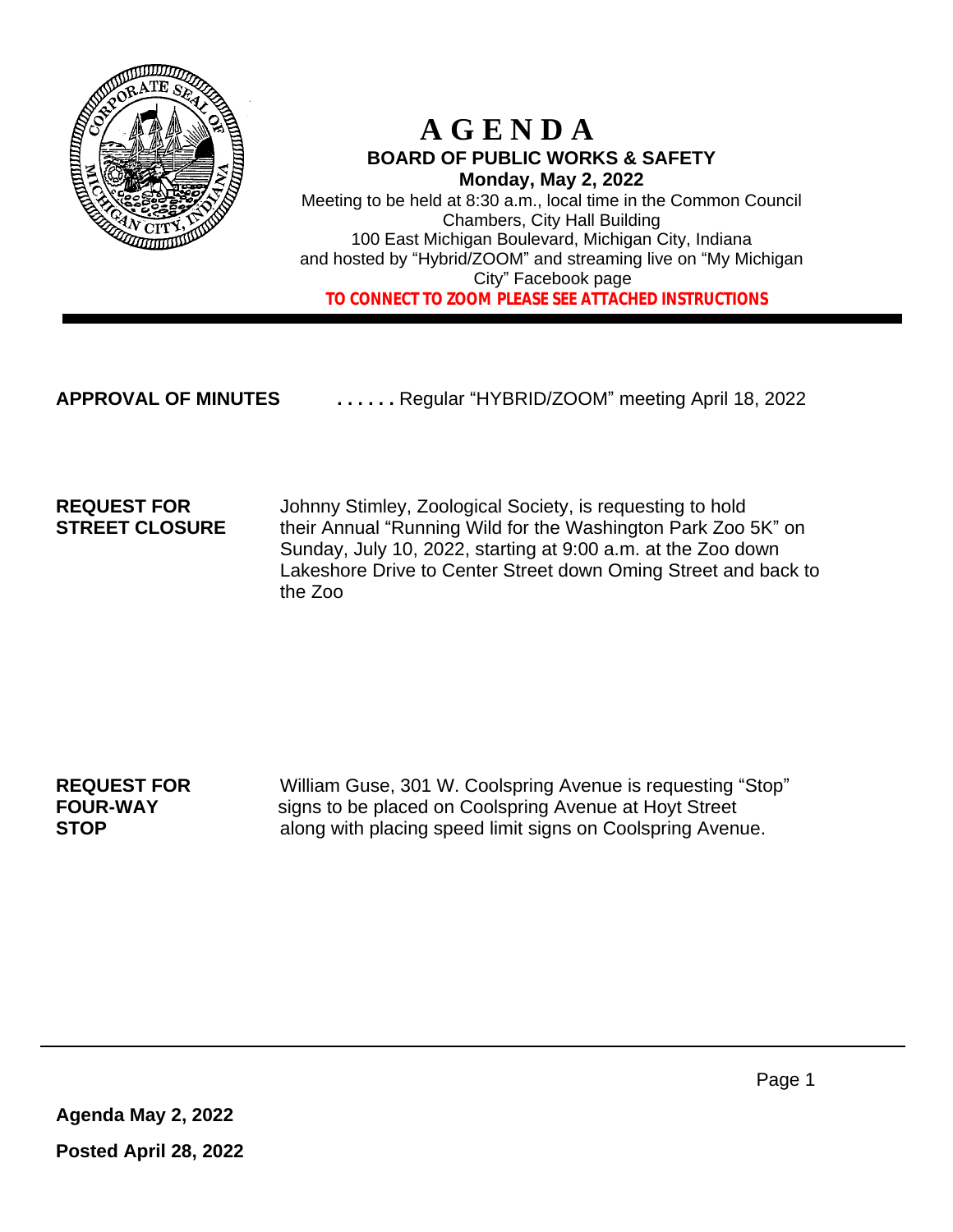**CHANGE**

**REQUEST FOR** Chief Doug Legault, Michigan City Fire Department, is requesting **UNIFORM POLICY** approval to update their uniform policy

**REQUEST FOR** John Kramer, HRP Construction, is requesting a street closure **STREET CLOSURE** from U.S. Hwy 212 down Freyer Road to thru traffic to Meer Road to install a permanent culverts on Fryer Road the Michigan City Sanitation Department for five (5) days.

### **APPLICATION** Ron Landtroop, "A Slice of Heaven" 425 Ogden Avenue is **FOR ADDITIONAL** requesting approval to add two (2) additional employees to his<br>**EMPLOYEES** Food Truck located in the parking lot of Brandt's Old Fashion Food Truck located in the parking lot of Brandt's Old Fashion Feed Store U.S. Hwy 12

### **REQUEST FOR** Michigan City Water Department, is requesting a street closure on **STREET CLOSURE** Michigan Boulevard (East bound lanes) from Jackson Street/ East Michigan Boulevard, South to East Barker Avenue then turning East to South Woodland Avenue, then turning North to East Michigan Boulevard on May 10, 2022, from 9:00 a.m.-3:00 p.m.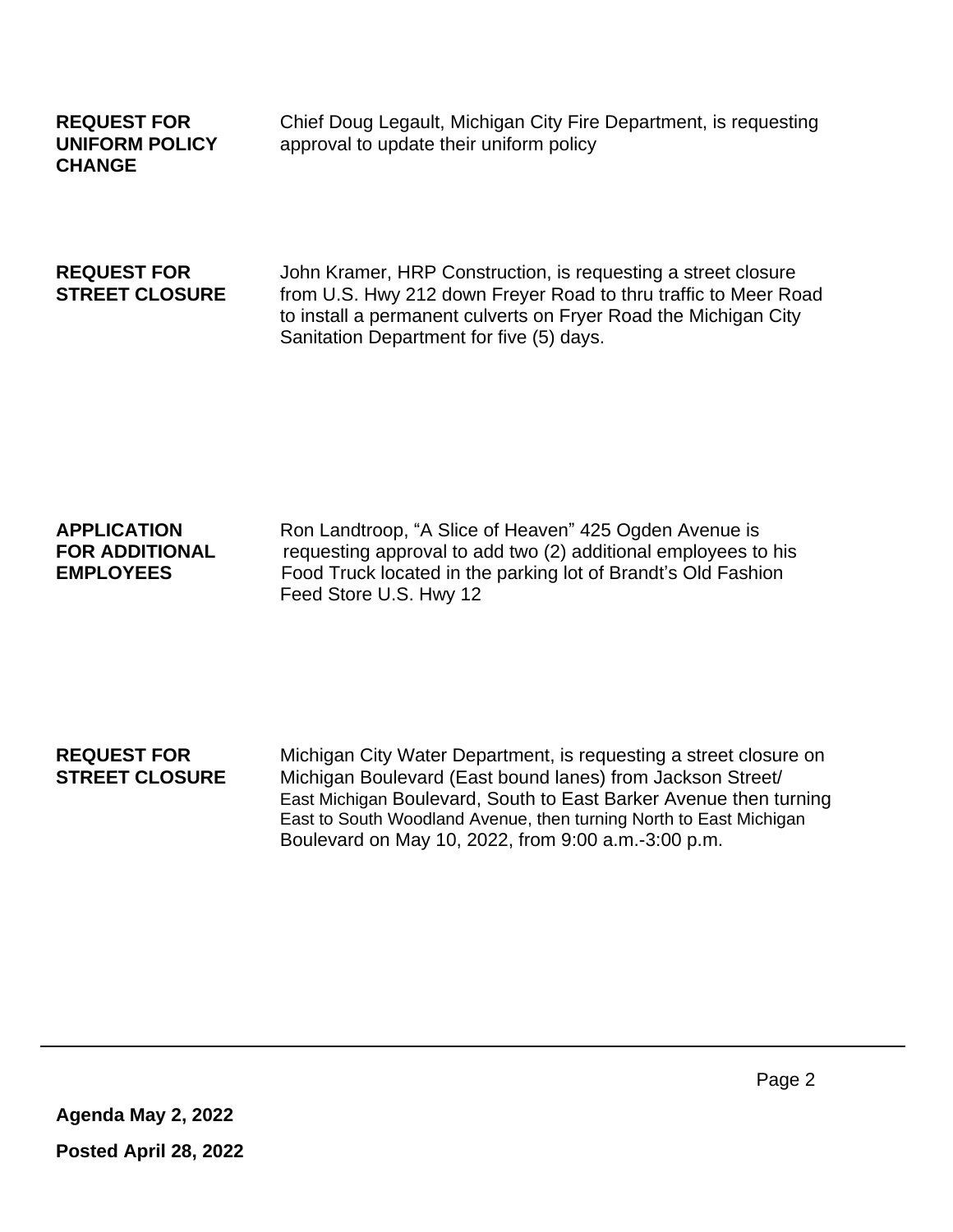**PROPERTY 0000-22**

**REQUEST TO** John Kelly Newcomb, Uplift and Restore, CDC, is requesting to **PURCHASE purchase the old Police Annex Station Building and the property it CITY OWNED** resides on at204 Willard Avenue **Parcel # 46-01-29-35-30-40-**

**REQUEST FOR** Brad Minnick, Primera Engineers, Ltd. is requesting a temporary **SIGNAGE** "4-Way Stop" sign at the intersection of Franklin and Green Street, and 10<sup>th</sup> and Washington Street to be removed upon completion of the reconstruction of Franklin Street and 11th Street for the NICTD Double Track Project and install Permanent "4-Way Stop" signs at Pine Street and 10<sup>th</sup> Street

**REQUEST FOR** Eric Camel, St. Joseph Young Men's Society is requesting **STREET CLOSURE** street closure at Tillotson Street from Franklin to Fulton Streets for their annual 2022 St. Joseph Festival on June 24-26, 2022, from 12:00 p.m. till midnight

.

**FARMER'S** Terry Greetham, Special Event Director is requesting approval **MARKET** of the 2022 Farmer's Market agreements between the City of **APPLICATION** Michigan City and following vendors listed below:

- Grandpa's Farm
- Vecini's Farms
- Bruno's
- G's Farmers Market
- Burek's Farm
- Nancy's Nature Trove

**Agenda May 2, 2022**

**Posted April 28, 2022**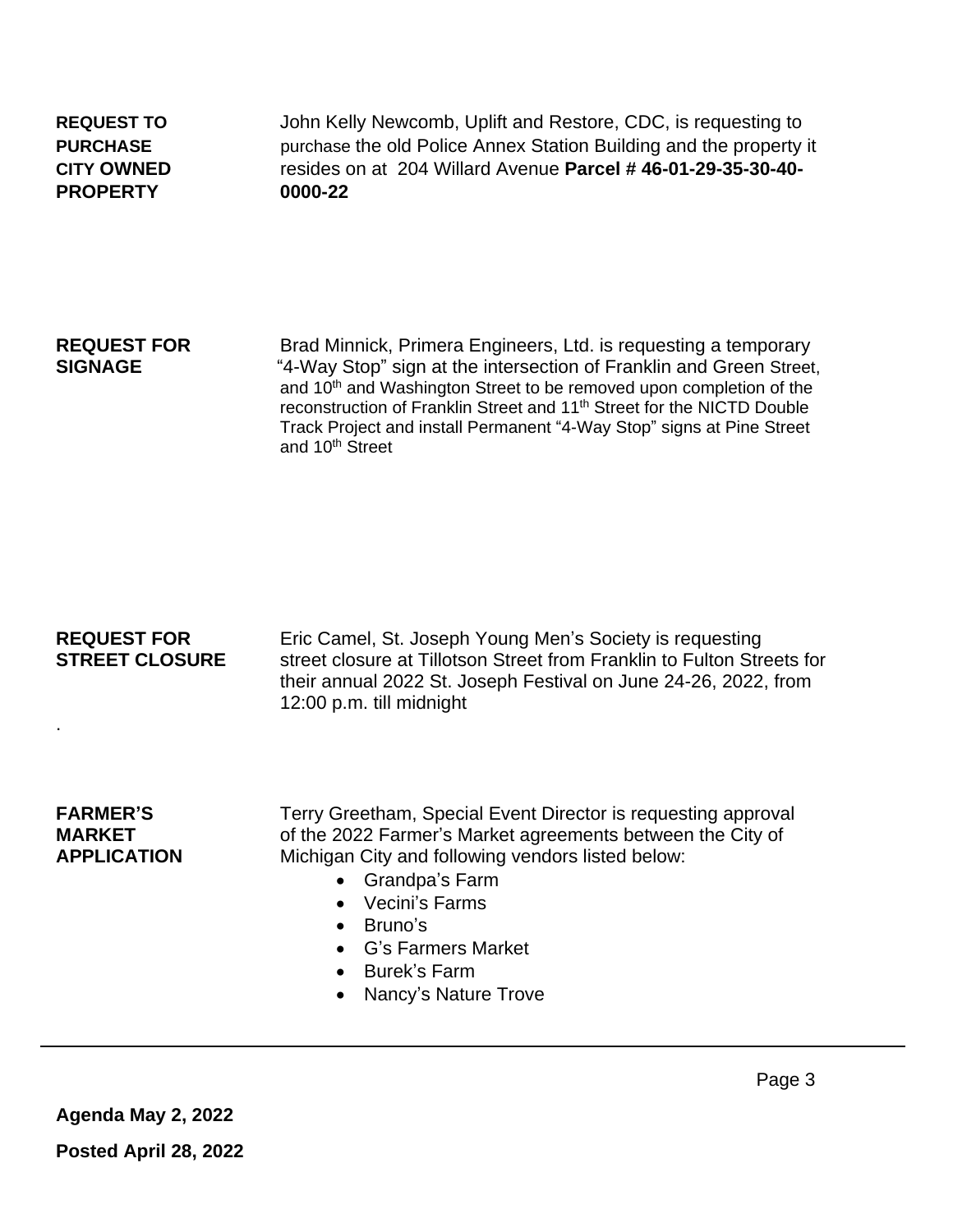| <b>VENDOR</b><br><b>AGREEMENT</b> | Terry Greetham, Special Event Director is requesting the<br>approval of a food vendor agreement in the amount of \$200.00<br>that the vendor will pay to the city for a 10X25 space between the |
|-----------------------------------|-------------------------------------------------------------------------------------------------------------------------------------------------------------------------------------------------|
|                                   | City of Michigan City and Brisket Biskets BBQ at the                                                                                                                                            |
|                                   | Singing Sands Sculpting Festival being held June 3, 4, 5, 2022                                                                                                                                  |

| <b>ENTERTAINMENT</b> | Terry Greetham, Special Event Director is requesting             |  |  |  |
|----------------------|------------------------------------------------------------------|--|--|--|
|                      |                                                                  |  |  |  |
| <b>SERVICE</b>       | an entertainment agreement for the 2022 Farmers Market season    |  |  |  |
| <b>AGREEMENT</b>     | between the City of Michigan City and Neil Allesee in the amount |  |  |  |
|                      | of \$150.00 per week and will not exceed \$1,950.00              |  |  |  |

**ENTERTAINMENT** Terry Greetham, Special Event Director is requesting an **SERVICE** entertainment agreement for the 2022 Farmers Market season<br>**AGREEMENT** between the City of Michigan and George Prellwitz in the amou between the City of Michigan and George Prellwitz in the amount of \$150.00 per week and will not exceed \$1,950.00

**Agenda May 2, 2022 Posted April 28, 2022**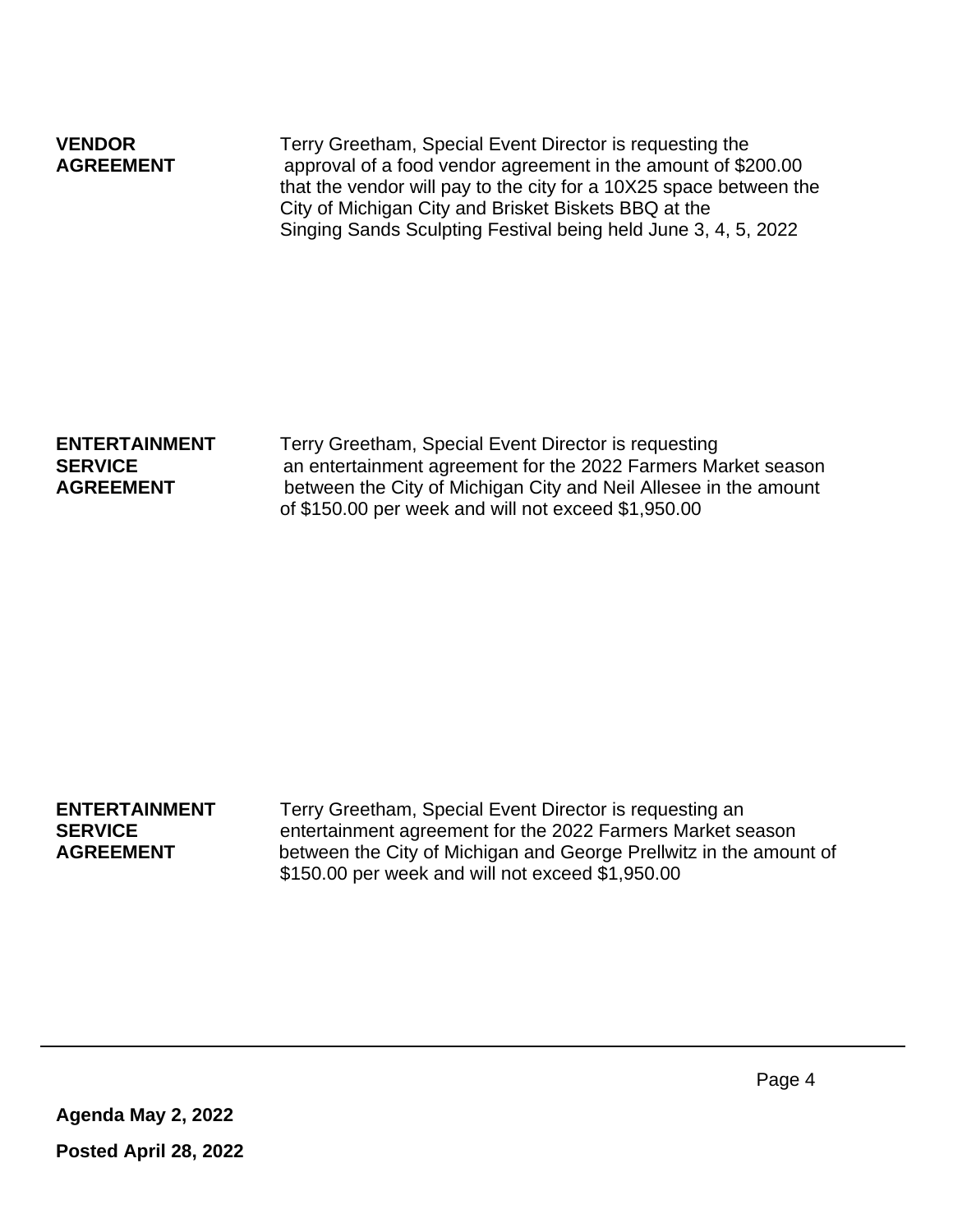| <b>PAYROLL DOCKET</b> | <b>April 22, 2022</b> |              |
|-----------------------|-----------------------|--------------|
|                       | <b>City Payroll</b>   | \$627,452.47 |
|                       | <b>April 29, 2022</b> |              |
|                       | <b>City Pension</b>   | \$211,571.27 |

| <b>CLAIMS DOCKET</b> | May 02, 2022                       |                    |
|----------------------|------------------------------------|--------------------|
|                      | <b>MUNICIPAL</b>                   | \$<br>921,885.55   |
|                      | <b>CDBG</b>                        | \$<br>0.00         |
|                      | <b>HEALTH &amp; LIFE INS. FUND</b> | \$<br>446,709.58   |
|                      | <b>WORKERS COMP TRUST</b>          | \$<br>15,716.15    |
|                      | <b>Total Claims -</b>              | \$<br>1,384,311.28 |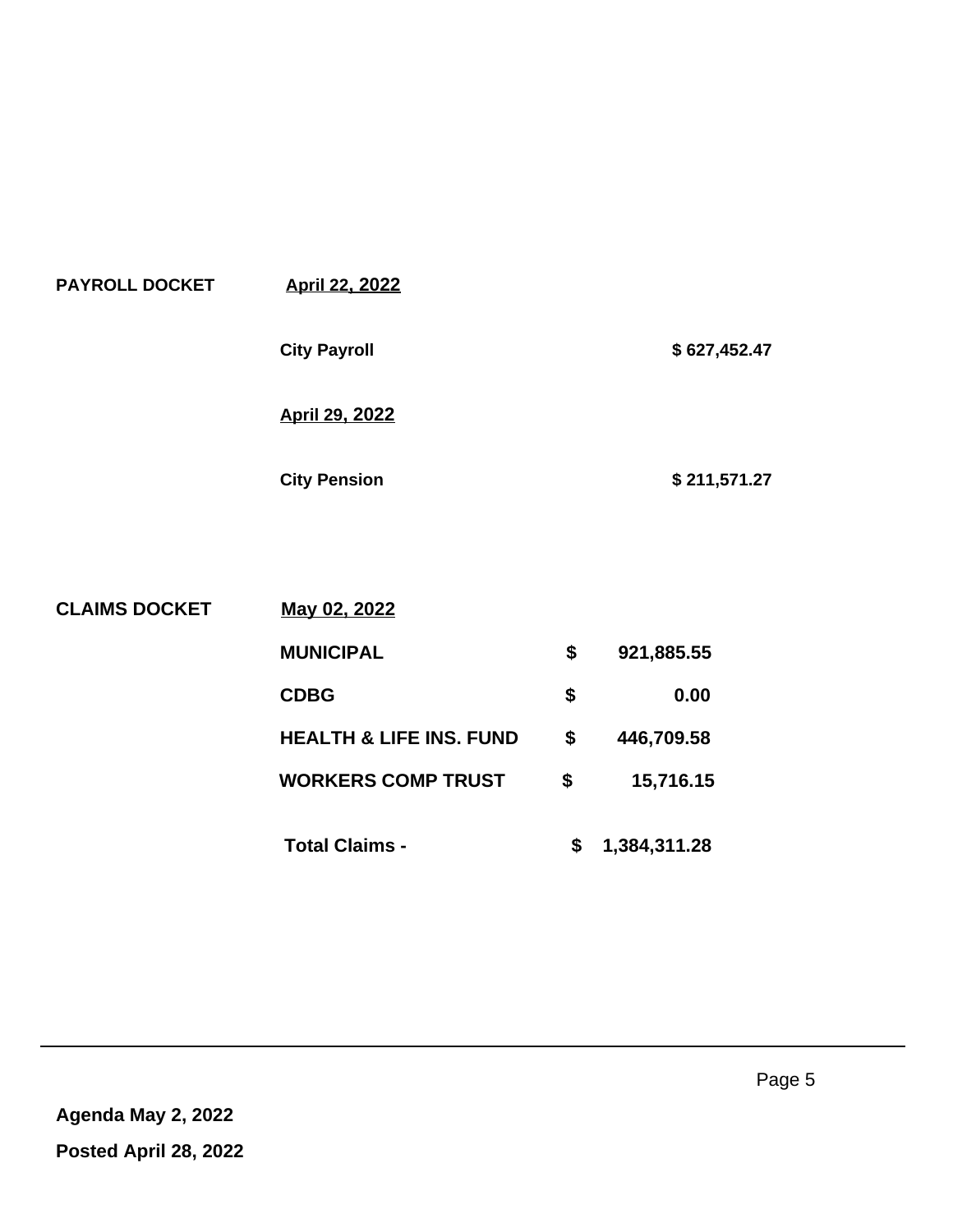**UNFINISHED BUSINESS** – Pending Items

**PUBLIC COMMENT**

**BOARD COMMENT**

**ADJOURNMENT**

 $\frac{1}{2}$  , and the set of the set of the set of the set of the set of the set of the set of the set of the set of the set of the set of the set of the set of the set of the set of the set of the set of the set of the set Gale A. Neulieb, City Clerk

**Agenda May 2, 2022 Posted April 28, 2022**

 $\hat{\boldsymbol{\alpha}}$